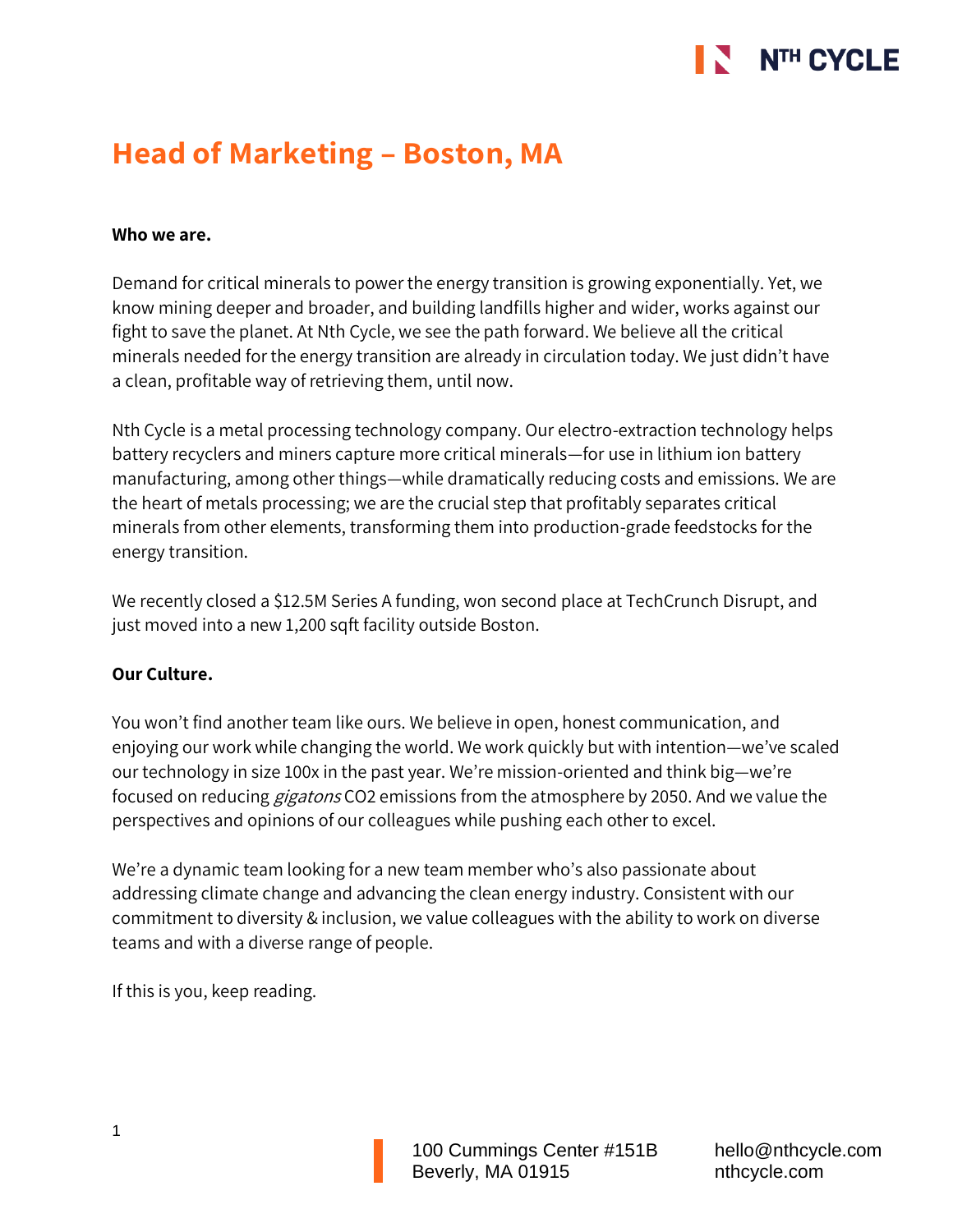

# **The Position.**

Nth Cycle seeks an experienced marketing leader to own our marketing function and drive awareness and understanding of our company and technology amongst a variety of important audiences.

Reporting to the CEO, you will be responsible for establishing annual marketing goals, selecting reliable channel strategies, and managing internal and external resources to achieve these goals.

To be successful in this role, you'll leverage a keen understanding of our important audiences, your experience in B2B marketing, strategic thinking, and a bias for action.

# **What you will do, and be responsible for:**

- You'll develop annual marketing goals together with our CEO, close advisor, and business development lead. Then define appropriate strategies to meet those goals and execute. Report quarterly on progress and use data to show results.
- You'll work with our business development and engineering teams to understand the benefits of our technology and translate that into compelling stories and sales tools to aid growth and new partnership development.
- You'll build and manage a team of external resources such as designers, writers, our existing PR agency, and otherwise. Drive best-in-class work from them and build measureable results. Then, you'll expand our full-time marketing team.
- You'll champion competitive intelligence across the organization, and provide thoughtful, action-oriented insights so we can stay ahead of competition
- You'll assess marketing data to continually improve engagement and messaging

### **What you've done to get here:**

- You're a great storyteller with experience driving marketing success in B2B or hardtech settings
- You've worked across a variety of marketing channels, including events, PR, content marketing, email, sales enablement and similar
- You understand how to use marketing analytics tools like Google Analytics and Hubspot, and translate data into insights that teams can use
- Bonus points if you have experience in the recycling, battery or mining space
- You've proven you can learn technical information quickly
- You're a people person and a self-starter, having shown you can work independently and also rally a team towards a singular goal